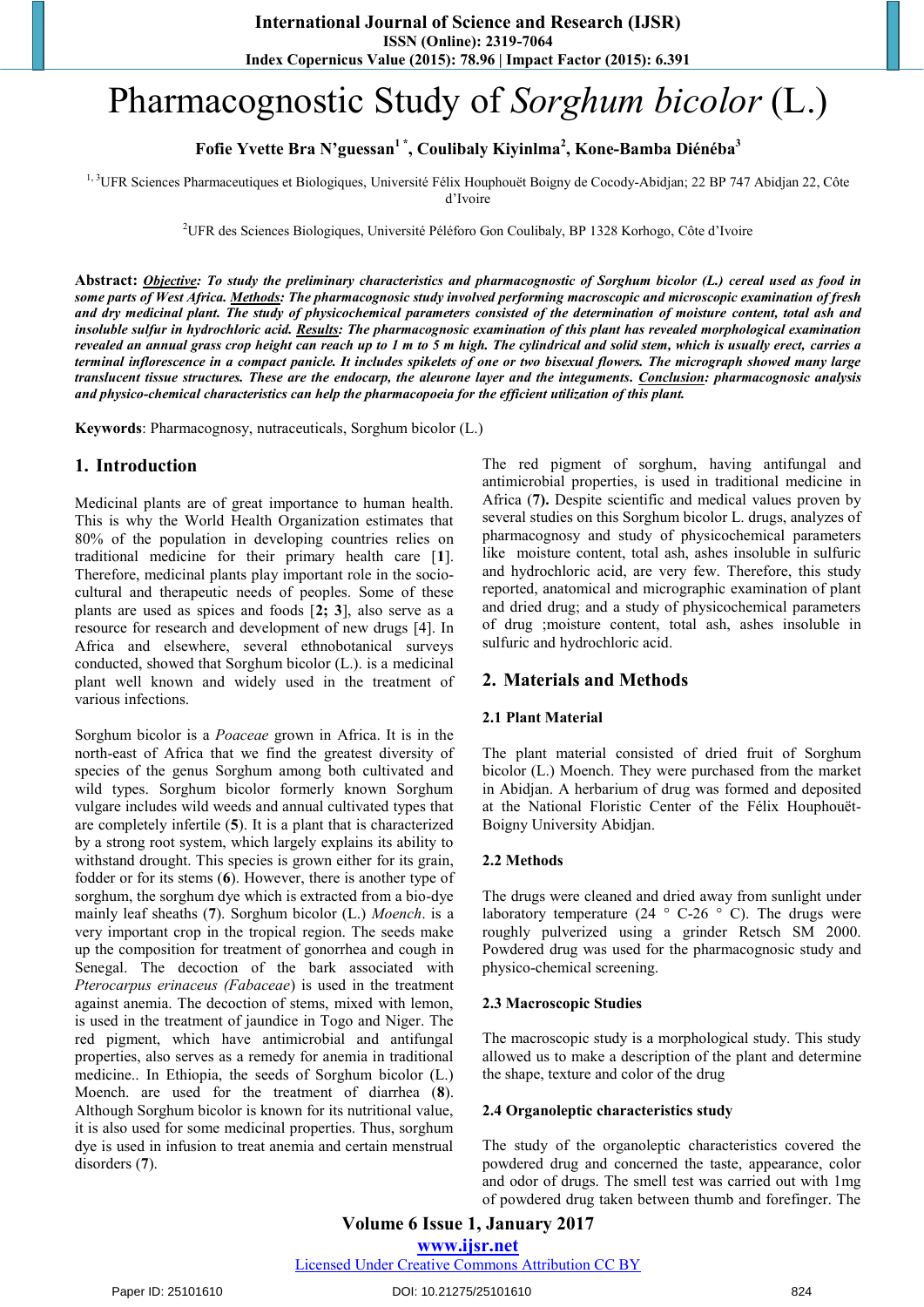odoriferous constituents released slowly and were tested repeatedly. The intensity of the odor was first tested by the following parameters: "No, low, sharp and strong ". Then was determined the odor type "Aromatic, Fruity".

For taste, five (5) grams of drugs were placed and kept in the mouth without swallowing, for ten (10) to thirty (30) seconds. After expectorating the sample, the mouth was rinsed and then enjoyed the taste: "Piquant, Fade, sour, bitter, Sweet, Salty, warm." This important study allows for the identification of the drug and its standardization.

The appearance and color was noted through observation.

#### **2.4.1 Micrographic Study**

A small amount of fine powder was mixed with a few drops of 5% KOH placed on an object holder blade and then covered with a coverslip. The observation was conducted under an optical microscope with the 10x objective. The drug powder characteristic elements were noted and photographed.

#### **2.5 Physicochemical Study**

The study of physicochemical parameters involved determining the moisture content and ash content it was conducted using the following process:

#### **2.5.1 Determination of moisture content**

The determination of the water content was performed by the gravimetric method according to the protocol created by Linden and Lorient **[9]** and Mukherjee **[10]**: 5 tests were performed taken 5g of powder introduced into 5 calibrated crucibles. The 5 samples were dried in an oven at 105 °C for 24 hours. The crucibles were cooled in a desiccator and weighed. The masses obtained were used to calculate the mass loss and calculate the water content of the powder as a percentage.

#### **2.5.2 Determination of ash content**

**2.5.2.1 Total ash**: The dried powder used for the determination of the moisture content was reduced to ashes in a furnace at 600 ° C for 6 hours. After cooling in a desiccator, the ashes were weighed. The weights obtained were used to calculate the masses of ash and calculate the total ash content, expressed as a percentage.

#### **2.5.2.2 Determination of acid insoluble ash value in 10% hydrochloric acid**:

Total ash obtained was mixed with 20 ml of 10% hydrochloric acid. The whole mixture was boiled in a water bath for 15 minutes. The solution obtained was filtered through Whatman paper. The residue was collected in a crucible and calcined in an oven at 600 °C for 6 hours. The crucible was cooled in a desiccator. The mass of insoluble ash in hydrochloric acid was expressed as a percentage.

**2.5.2.3 50% Sulfuric ashes:** Five tests were performed taken 5 g of powder, introduced into crucibles. It was added to the contents of each crucible 5 ml of  $50\%$  H<sub>2</sub>SO<sub>4</sub>. The solution was placed in an oven at the temperature of 600 °C for 6 hours. After calcinations and cooling in a desiccator,

the ash was weighed and the mass of sulfuric ash was expressed as a percentage.

# **3. Results**

#### **3.1 Macroscopic Study**

This study allowed us to identify the plant material, and is the first step in the characterization of the crude drug.

#### **Morphological characteristics**

It is an annual grass crop growing up to 1 m to 5 m high. The stem (culm) cylindrical and compact, usually in erected position carries a terminal inflorescence compact panicle. This includes one or two spikelets bisexual flowers. The leaves are simple and alternate. The leaf blade flat or wavy edges, is lanceolate or linear-lanceolate. It stands erected in the beginning and later folds. 60 cm long inflorescences are terminal panicle.

*Sorghum bicolor (L.) Moench*. has two types of flower. The lower flower is made solely of a lemma, and the upper flower bisexual, consists of a lemma slit at the apex. The fruits are caryopses (grain), usually partially covered by glumes, 4-8 mm in diameter, rounded and blunt point.

#### **Phytogeography**

Sorghum bicolor (L.) Moench. is a species found in the tropical, subtropical and warm temperate regions. This species naturally occupies a vast area extending from the northeast tropical Africa to the whole of Africa and the Middle East to India. This plant is exotic in China, Southeast Asia, in the Americas, Australia, Europe, Argentina and Russia.

# **3.2 Ecology**

Sorghum bicolor (L.) Moench. is a perennial plant and can be harvested several times a year. However, it is treated as an annual. This species has many cultivars, highly polymorphic and grown in the tropics and subtropics. It is grown along coastal waterways. Sorghum bicolor (L.) Moench. develops a long and deeper roots therefore tolerate drought. It can be found on any type of soil and is not found in the wild nature .

#### **Specimens studied**

Korhogo, in February 2012, Fofié No. 03, Korhogo, October 1992 Poilecot No. 4724.

|  |  |  |  |  | Table 1: Tasting the fruits of Sorghum bicolor (L.) Moench |  |  |  |
|--|--|--|--|--|------------------------------------------------------------|--|--|--|
|--|--|--|--|--|------------------------------------------------------------|--|--|--|

| Drug character's | Sorghum bicolor (L.) Moench |
|------------------|-----------------------------|
| Taste            | Neutral taste               |
| Odor             | No odor                     |
| Color            | Pink                        |
| Aspect           | Powdery                     |
| Texture          | Coarse                      |

All the organoleptic characteristics found in this study are shown in Table I.

# **Volume 6 Issue 1, January 2017**

**www.ijsr.net**

Licensed Under Creative Commons Attribution CC BY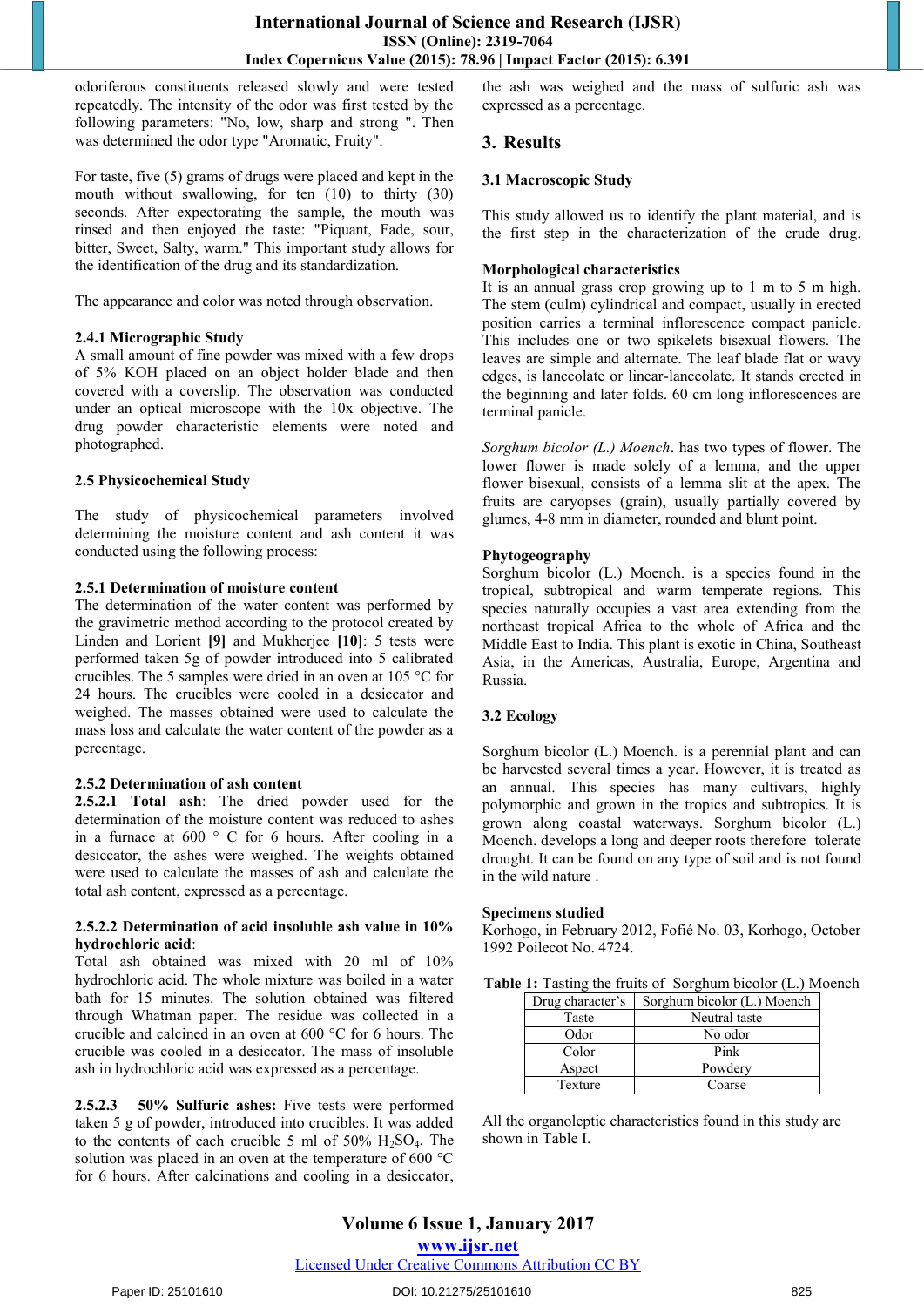#### **3.3 Physicochemical study**

This study is very important in that it helps identify poor handling practices and assess the quality of the drug under study. Various parameters were defined and recorded in Table 2.

**Table II:** Physicochemical Parameters of Sorghum bicolor  $(L)$  Moonch

| LL. I IVIOCHUI        |               |            |            |                     |  |  |  |  |  |  |  |
|-----------------------|---------------|------------|------------|---------------------|--|--|--|--|--|--|--|
| Parameters   Humidity |               | Total      | Sulfuric   | Insoluble ash in    |  |  |  |  |  |  |  |
| of Drug               | $\frac{0}{0}$ | ash $\%$   | ash $\%$   | hydrochloric acid % |  |  |  |  |  |  |  |
| Sorghum               | $12.95 \pm$   | $1.34 \pm$ | $1.79 \pm$ | $1.98 \pm 0.07$     |  |  |  |  |  |  |  |
| bicolor $(L)$         | 0.02          | 0.02       | 0.03       |                     |  |  |  |  |  |  |  |
| NDF                   |               |            |            |                     |  |  |  |  |  |  |  |

# **4. Discussion**

Our study, has focused on examining pharmacognosic study of *Sorghum bicolor* fruits (L.) .The scientific literature has allowed us to review a large number of bibliographic data on this drug, including the systematic and various domestic uses in traditional medicine. The performance of macroscopic and microscopic studies of *Sorghum bicolor* (L.) remains essential to identify the authenticity of this drug and in other to prevent falsification.

The organoleptic characteristics are very important in drugs because they play a role in distinguishing adulterated or substituted drug from the authentic drug [11]. The *Sorghum bicolor* (L.) Moench drug, when crushed is powdery in appearance, pink color, has no odor. It has a neutral taste.

The micrograph performed on the drug powder allowed to highlight a number of characteristics elements including: Sclerosing cell pericarp, Endocarp; Aleurone layer; Tegument; Young sclerosing cell pericarp has many large translucent tissue structures. These are the endocarp, the aleurone layer and the integuments **(12)**

The study of physicochemical parameters such as moisture content and ash values are useful; to determine the physiological and non-physiological state of ash, to detect the possibility of microbial growth or contamination and finally the presence of impurities. In this study, the drug of *S. bicolor* (L.) *Moench*. is constituted by the non-dehulled fruit NDF (and its by-products). Its moisture content was 12.95%.

The study of sorghum fruit revealed that the hulled fruit has a slightly lower moisture content (12.19%) than the nondehulled fruit. These values are greater than 10% and also those found by **BALOLE** et al. **(2006**). These high moisture content, however, remain below the standard indicated by the Codex Alimenterius (15%) (**14**). This high contents could be due to the hygrometric degree and the drying temperature on one hand and on the other hand, the high moisture content in the unhulled fruit may be due to the presence of abundant mucilage used to store water. The water content, which is less than or equal to the standards, gives the pulverized drugs a better long-term conservation property.

The measurement of total ash gave us a rate of  $1.34 \pm 0.02$ . This value, indicated the level of minerals in the drug [**15**] . The sulfuric ash value was  $1.79 \pm 0.03$ . They result from the conversion of organic salts to sulfates [**15**]. The ash insoluble in hydrochloric acid gave a rate of  $1.98 \pm 0.07$ . Indeed, insoluble ash in hydrochloric acid tells us about the contamination of the drug by siliceous elements [**15**].

# **5. Conclusion**

This study allowed us to detect the presence of different pharmacognosic parameters in *Sorghum bicolor* (L.) drug according to botanical standard and WHO guidelines. The value of moisture content found is satisfactory as the moisture content level in the drug studied allows good conservation and prevents oxidative reactions, fermentation and microbial growth. In light of these results, pharmacognostic analysis and physicochemical characteristics can help in the efficient utilization of this plant as part of a standardization policy, identification and research on *Sorghum bicolor* (L.) drugs.

# **6. Acknowledgement**

We would like to extend our profound gratitude to the entire staff of Laboratory of Pharmacognosy Faculty of Pharmaceutical and Biological Sciences of the Felix Houphouet Boigny University for their technical support during the performance of this work.

# **References**

- [1] Nathiya S., Santhi N. and Kalaiselvi S., 2012. A comparative study on ontogenic expression of antioxydants and secondary metabolites in *Withania somnifera*. *Int Res. J. pharm*; 3(1): 2010-2015.
- [2] Okwu D. E. 1999. Flavouring Properties of Spices on Cassava Futu. *Afr. J. Roots and Tuber crops* 3 (2): 19- 21.
- [3] Okwu, D. E. 2001. Evaluation of the chemical composition of indigenous spices and flavouring Agents. *Gl. J. of Pure and appl. Sc.* 7 (3): 455-459.
- [4] Kong J. M. Goh N. K., Chia L. S and Chia T. F. 2008*.* Recent Advances in Traditional Plant Drugs and Orchids. *Acta Pharm. Sc.* 24: 7-21.
- [5] **Anonyme 6, 2014**. *Sorghum.* (Consulté en Février 2014) <http:/database.prota.org/PROTAhtml/*Sorghum*%20bi colorfr.htm>
- [6] **Anonyme 7, 2014**. Final 2012 Data and Preliminary 2013 Data for 5 major commodity aggregates. (Consulté en Février 2014)
- [7] **Kayodé AP, Nout MJ, Linnemann AR, Hounhouigan JD, Berghofer E et Siebenhandl-Ehn S, 2011.** Uncommonly high level of 3 deoxyanthocyanidins and antioxidant capacity in the leaf sheaths of dye *Sorghum*. *Journal of Agricultural and Food Chemistry*, 59(4): 1178-1184.
- [8] **Neuwinger HD, 2000**. African traditional medicine: a dictionary of plant use and applications. *Medpharm Scientific*, Stuttgart, Germany.589 p.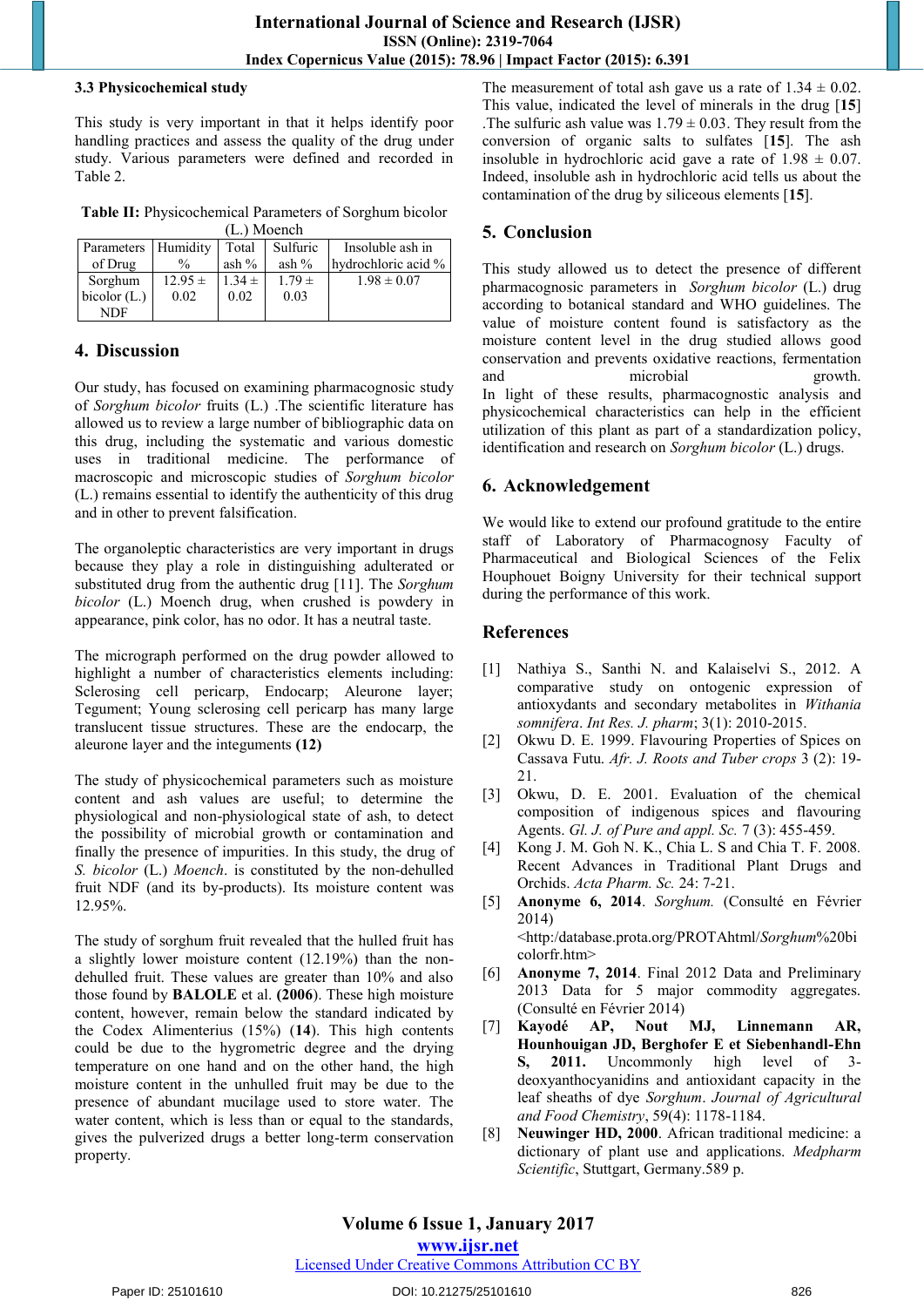- [9] Linden G., Lorient D., 1994. Biochimie agroindusrielle. *Ed. Masson, Paris.* 360 p.
- [10] Mukherjee P. K., 2002. Quality control of herbal drugs, *1st éd., Busness horizon*, New Delhi, 356: 187- 195
- [11] Kumar S., Kumar V., Prakash O., 2011. Microscopic evaluation and physicochemical analysis of *Dillenia indica* leaf. Asian *Pac J. Trop. Biomed*; 1: 337-340.
- [12] **Awika JM, Rooney LW et Waniska et RD, 2004**. *Sorghum* phytochemicals and their potential aspects on human health. *Journal of Agricultural and Food Chemistry*.52: 4388.
- [13] **Balole, TV et Legwaila GM, 2006**. *Sorghum bicolor*  (L.) Moench. *In*: *Brink, M, Belay, G Ed. et PROTA 1*: Cereals and pulses/Céréales et légumes secs. [CD-Rom]. PROTA, Wageningen, Pays Bas. [<http://fr.wikipedia.org/wiki/Sorgho\\_commun](http://fr.wikipedia.org/wiki/Sorgho_commun)˃
- [14] **FAO Rome, 1995**. Le sorgho et les mils dans la nutrition humaine. FAO, Rome. (Consulté le 17 05 2014)

<http://www.fao.org/docrep/t0818f/T0818F01.htm>

[15] Srikanth K., Vikram G., Archana P., Rajinikanth M., and Rama S. N., 2013. Pharmacognostic and phytochemical investigations in *Strychnos potatorum* Linn. F. J. of Pharm. and phyt., 2 (4): 46-51.

# **Micrography**

**The micrography made it possible to highlight the following elements, photographed**:



**Figure 1:** Micrography of the powder of the fruits of *Sorghum bicolor* (L.) Moench. (Source : FOFIE Yvette) **1a**. Sclerosing cell pericarp; **1b**. Endocarp; **1c**. Aleurone layer; **1d**. Tegument; **1e**. Young sclerosing cell pericarp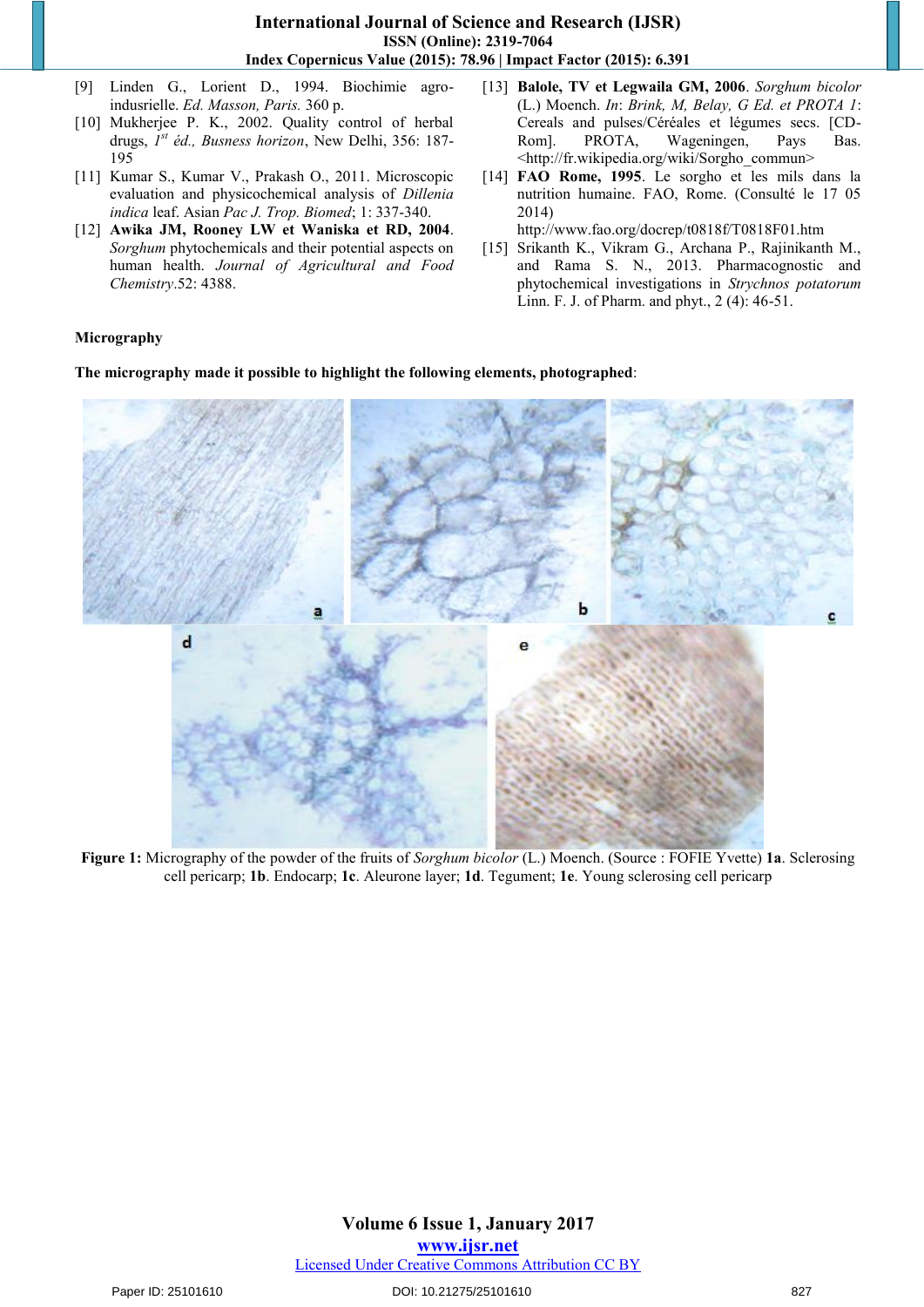

**Figure 2:** Fruits of *Sorghum bicolor* (L.) Moench. Source : FOFIE Yvette **2a**.Non-dehulled fruits; **2b**. Fruits shells; **2c**. Bran obtained from the shell of fruits